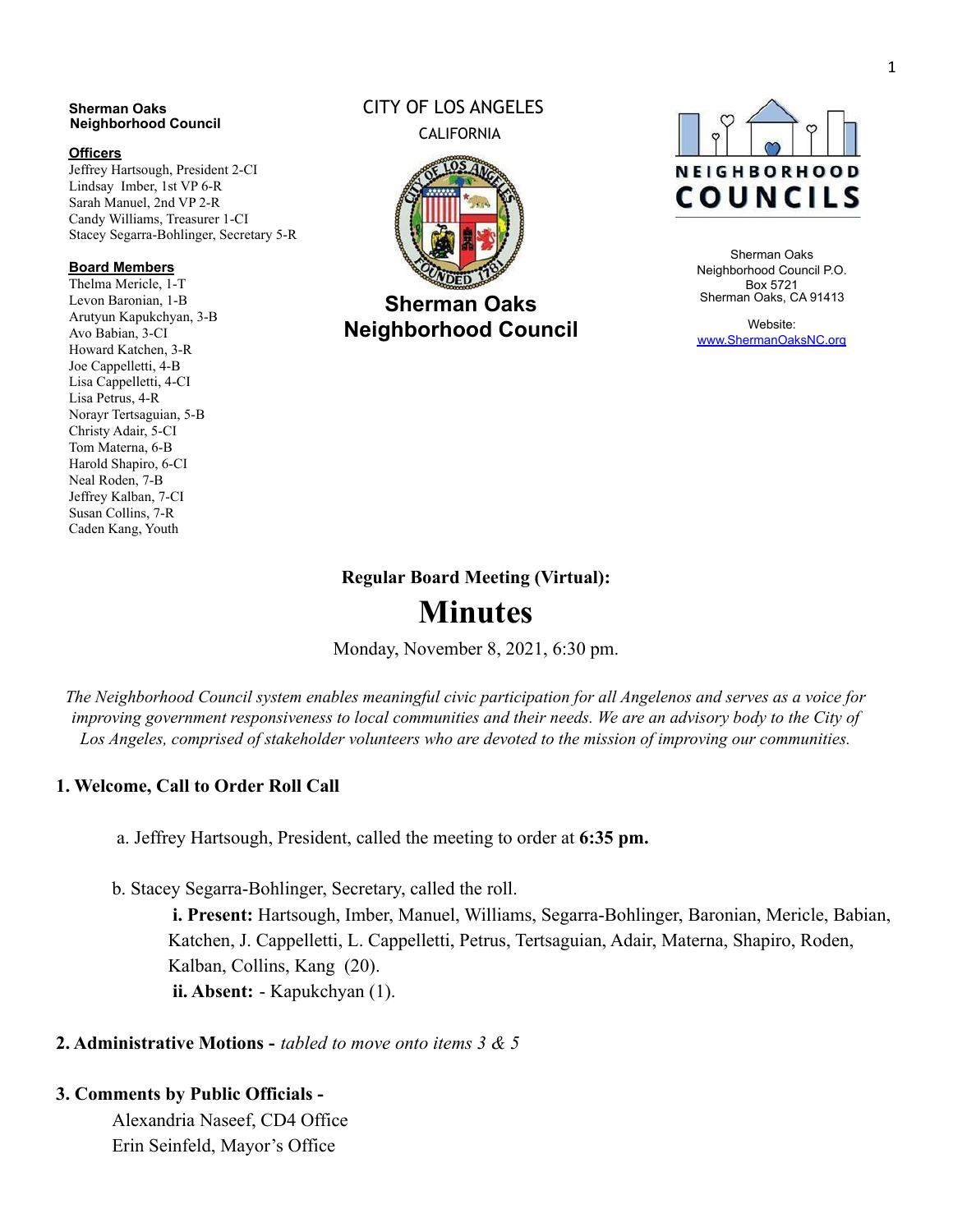Ryan Ahari, State Assembly field rep

### **4. President's Report - (***tabled to expedite item 5)*

**5. Congressman Brad Sherman -** *Discussion followed with Q&A*

### **2.(cont.) Administrative Motions**

**a.** *A motion to approve the Minutes of the October 11th SONC Board Meeting.*

**Moved by:** Petrus **Seconded by:** Katchen

**Yes:** Hartsough, Imber, Manuel, Williams, Segarra-Bohlinger, Baronian, Mericle, Babian, Katchen, J. Cappelletti, L. Cappelletti, Petrus, Tertsaguian, Adair, Materna, Shapiro, Roden, Kalban, Collins, Kang  $(20)$ .

**No:** - (0). / **Absent:** - Kapukchyan (1) / **Abstain:** - (0). **Motion to adopt 2a carries 20-0-1-0**

**4.(cont.) President's Report** - *Discussion followed*

## **6. Committee Reports**

**a. Education Committee - Joe Cappelletti, Chair -** *Discussion followed*

#### **b. Government Affairs – Lindsay Imber, Chair**

i. CF 20-0668-S7 Los Angeles City Council Redistricting Commission / City of Los Angeles / Council Districts / Recommended Map

*Motion: The Sherman Oaks Neighborhood Council (SONC) is opposed to the Ad Hoc Committee's proposed map approved on November 5, 2021, unless it is amended to abide by the following critical points for Sherman Oaks: (1) the whole of the Sherman Oaks Neighborhood Council should be in a single City Council District that is in the San Fernando Valley; (2) five City Council Districts should be wholly within the San Fernando Valley; (3) the 6th City Council District, which would be partially in the San Fernando Valley, should represent a San Fernando Valley population that is approximately two-thirds of the City Council District's total population; and (4) all Neighborhood Councils should be kept whole within the City Council District in which they are placed, to the extent possible.*

#### **Moved by:** Imber **Seconded by:** Petrus

**Yes:** Hartsough, Imber, Manuel, Williams, Segarra-Bohlinger, Mericle, Katchen, J. Cappelletti, L. Cappelletti, Tertsaguian, Adair, Materna, Shapiro, Roden, Kalban, Collins, Kang (17). **No:** - (0). / **Absent:** Kapukchyan, Baronian (2) / **Abstain:** - Babian, Petrus (2). **Motion to adopt 6b.i carries 17-0-2-2**

#### **c. Green and Sustainability Committee – Avo Babian, Chair**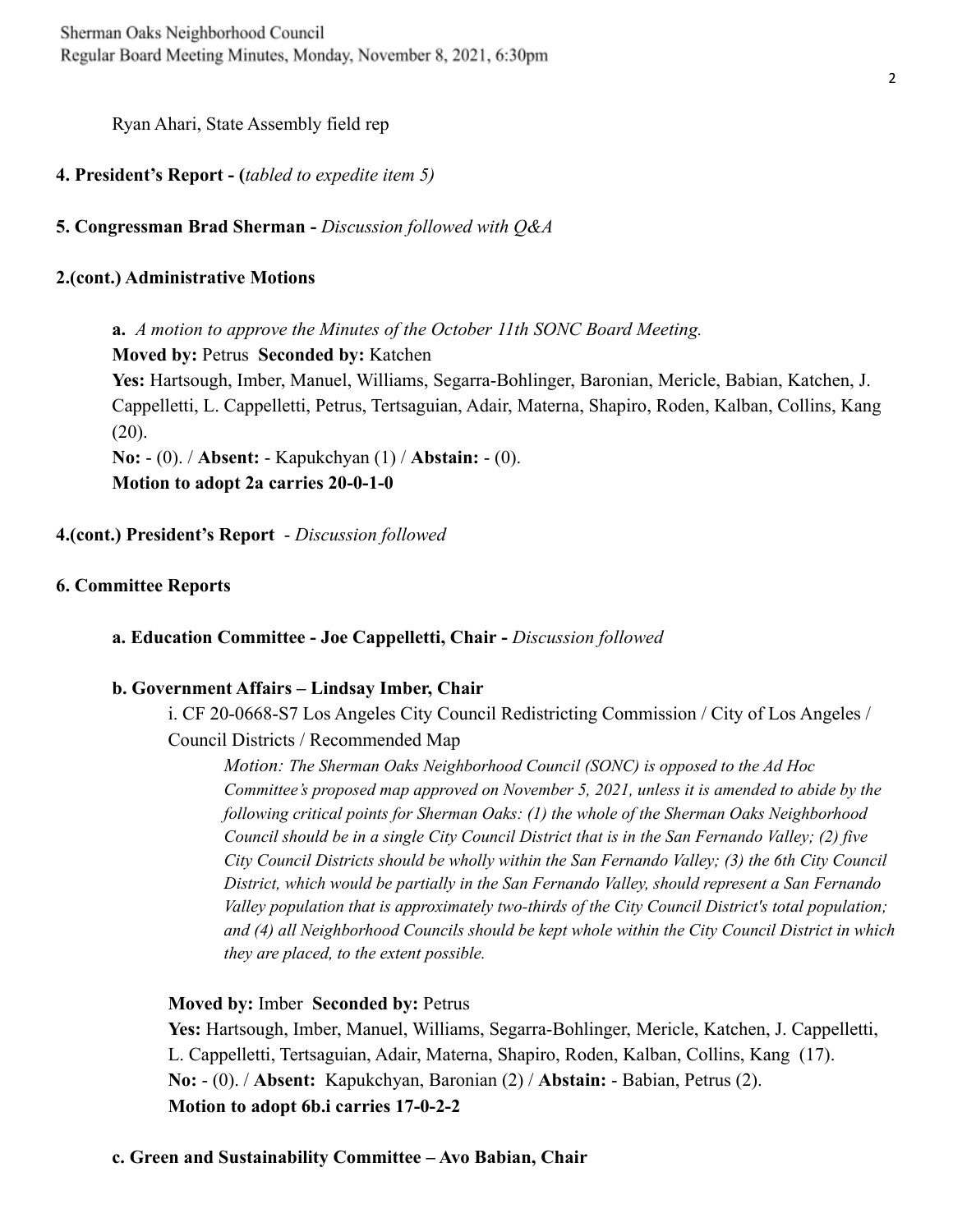i.Municipal Solar and Storage Program / Zero Carbon Energy / LA Sustainability Plan / Net Energy Metered / Resiliency Generation Systems / Grid Connection Systems

*Motion: The Sherman Oaks Neighborhood Council (SONC) supports CF 21-1039 which seeks to establish a coordinated interdepartmental process to create a sustainable year to year municipal solar and storage program, including staffing and maintenance needs.*

#### **Moved by:** Green and Sustainability Cmte **Seconded by:** n/a

**Yes:** Hartsough, Imber, Manuel, Williams, Segarra-Bohlinger, Mericle, Babian, Katchen, J. Cappelletti, L. Cappelletti, Petrus, Adair, Materna, Shapiro, Roden, Kalban, Collins, Kang (18). **No:** - (0). / **Absent:** - Kapukchyan, Baronian, Tertsaguian (3) / **Abstain:** - (0). Motion to adopt 6c.i 18-0-3-0

#### **d. Outreach Committee - Sarah Manuel, Chair**

i. SONC Outreach Committee request for funding in support of a Holiday Clothing Drive *Motion: The Sherman Oaks Neighborhood Council (SONC) approves the expenditure of up to \$1,500 in support of a Holiday Clothing Drive in cooperation with Hope of the Valley and Notre Dame High School to be held in December 2021 on a date to be determined to benefit unhoused members of Sherman Oaks.*

#### **Moved by:** Manuel **Seconded by:** Roden

**Yes:** Hartsough, Imber, Manuel, Williams, Segarra-Bohlinger, Mericle, Babian, Katchen, J. Cappelletti, L. Cappelletti, Petrus, Adair, Materna, Shapiro, Roden, Kalban, Collins, Kang (17). **No:** - (0). / **Absent:** - Kapukchyan, Baronian, Tertsaguian (2) / **Abstain:** Kang (ineligible) (1). **Motion to adopt 6d.i carries 17-0-3-1**

## **7. Treasurer's Report/Finance Committee - Candy Williams, Treasurer**

**a. Treasurer's Report -** *Discussion followed*

# **b.** *A motion to approve the Sherman Oaks Neighborhood Council's (SONC) Monthly Expenditure Report (MER) for the period ending September 30, 2021.*

**Moved by:** Williams **Seconded by:** Katchen **Yes:** Hartsough, Imber, Manuel, Williams, Segarra-Bohlinger, Mericle, Babian, Katchen, J. Cappelletti, L. Cappelletti, Petrus, Adair, Materna, Shapiro, Roden, Kalban, Collins, (17). **No:** - (0). / **Absent:** - Kapukchyan, Baronian, Tertsaguian (3) / **Abstain:** Kang (ineligible) (1). **Motion to adopt 7b carries 17-0-3-1**

#### **8. Public Comments on Non-Agenda Items -** *Discussion followed*

## **9. Announcements by SONC Board members -** *Discussion followed*